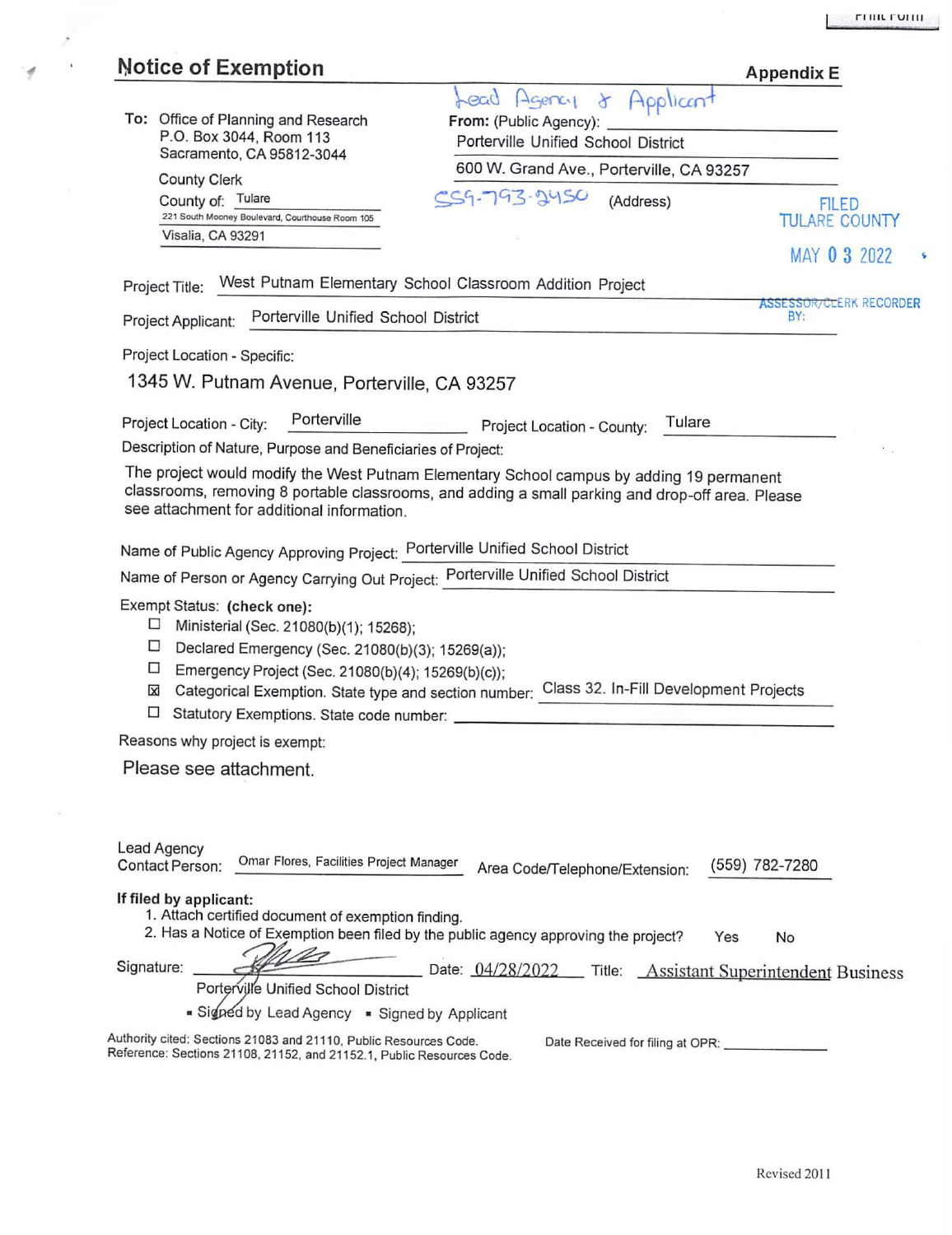# **Attachment to Notice of Exemption for the West Putnam Elementary School Classroom Addition Project**

## Project Description:

Porterville Unified School District is proposing to construct the West Putnam Elementary School Classroom Addition Project at the West Putnam Elementary School campus, located at 1345 W. Putnam Avenue (the south side of W. Putnam Avenue between N. Mankins Circle and N. Waukesha Street) in the City of Porterville. The project would add two buildings containing 19 permanent classrooms to the school, remove 8 portable classrooms, and construct a small parking and drop-off area with 24 parking spaces. The proposed classroom buildings include one two-story building measuring 13,438 square feet with 12 classrooms and one single-story building measuring 7,312 square feet with 7 classrooms. The proposed parking area would be located at the southeast portion of the campus, with access provided via a new driveway on Tomah Avenue. The new parking area would also include concrete sidewalk areas, and a new fire lane will be added inside the campus to connect the lot to an existing lot at the northwest corner of the campus. The capacity added by the project would accommodate up to 300 additional students. (A copy of the Project's overall site plan is included on page 4 of this attachment.)

The Project is planned to be developed in two phases: Phase 1, which includes construction of the twostory classroom building and the parking and drop-off area; and Phase 2, which includes removal of the portable classrooms and construction of the single-story classroom building. The District anticipates that construction of Phase 1 will commence in July 2022 and be completed in 12 months (July 2023). Phase 2 would begin upon completion of Phase 1 and is estimated to be under construction for about 8-10 months, resulting in an estimated completion date for Phase 2 in May 2024.

### Reasons Why the Project is Exempt:

The project can be found exempt under CEQA Guidelines Section 15332. This section exempts projects which are characterized as in-fill development by meeting the five criteria listed below:

(a) The project is consistent with the applicable general plan designation and all applicable general plan policies as well as with applicable zoning designation and regulations.

(b) The proposed development occurs within city limits on a project site of no more than five acres substantially surrounded by urban uses.

(c) The project site has no value as habitat for endangered, rare or threatened species.

(d) Approval of the project would not result in any significant effects relating to traffic, noise, air quality, or water quality.

(e) The site can be adequately served by all required utilities and public services.

Based on the following information, the project meets the criteria of the Class 32 exemption:

*(a) The project is consistent with the applicable general plan designation and all applicable general plan policies as well as with applicable zoning designation and regulations.*

The project site, an existing elementary school campus, has been designated and zoned by the City of Porterville for use as a public school. The project would construct additional public school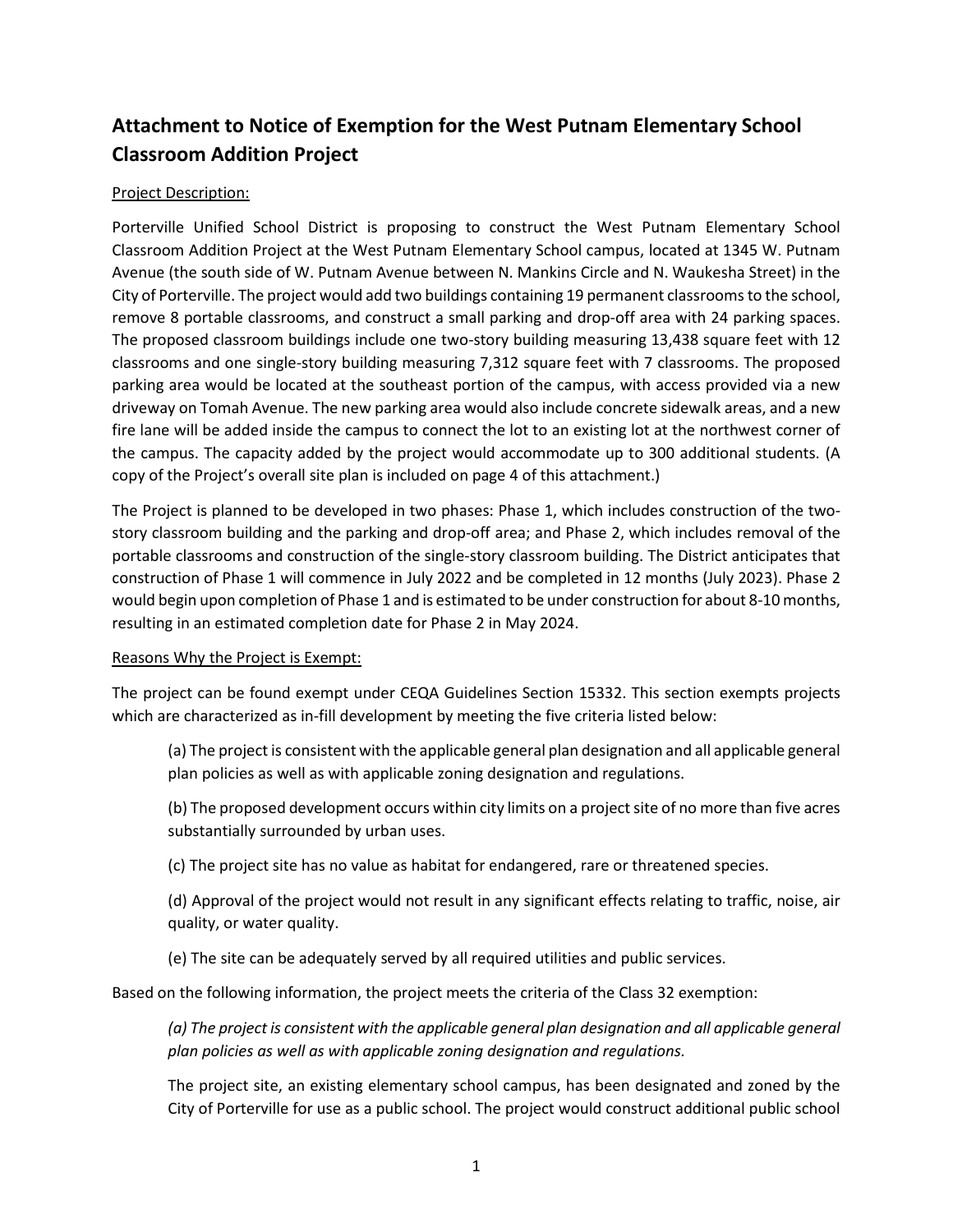facilities at the site, thus it is consistent with the applicable land use and zoning designations and regulations.

# *(b) The proposed development occurs within city limits on a project site of no more than five acres substantially surrounded by urban uses.*

The project site's total footprint measures approximately 1.5 acres, which is below the five-acre size threshold for the Class 32 exemption. Additionally, the elementary school campus is surrounded by other urban uses in a largely built-out area within the City of Porterville. This includes residential uses to the north, east, and west of the campus, and a mixture of residential and commercial uses to the south of the campus.

### *(c) The project site has no value as habitat for endangered, rare or threatened species.*

The project site is an existing elementary school campus in a long-established urbanized area, which does not have appreciable value as habitat for endangered, rare, or threatened species.

## *(d) Approval of the project would not result in any significant effects relating to traffic, noise, air quality, or water quality.*

Approval of the project would not result in any significant effects relating to traffic, noise, air quality, or water quality. As mentioned above, the project is located at an existing elementary school campus that is situated in a long-established urbanized area within the City of Porterville. The types of facilities to be constructed as part of the project (i.e., classroom buildings, asphaltpaved parking area, and concrete sidewalks) already exist at the project site, and the operational characteristics of the elementary school site would remain substantially the same following construction of the project.

Regarding traffic, the Tulare County VMT Guidelines include screening criteria used for identifying projects that are presumed to have a less than significant transportation impacts. Among these projects are local-serving public facilities, which includes public elementary schools. As such, the project meets the screening criteria set forth in the VMT Guidelines and its transportation-related impacts are considered less than significant. Additionally, development of the new parking area driveway access point will comply with all applicable roadway standards and specifications.

Regarding noise, based on the existing conditions in the project site vicinity and the characteristics of potential noise associated with the project (e.g., short-term noise from construction activities, and long-term noise associated with operational school activities and vehicles arriving at and departing from the new parking area), the project will not result in significant noise-related effects. The project would add classrooms and a small parking area to an existing school in a developed urban area and would have the same operational characteristics, playground space, and site boundaries as currently exist. The only aspect of the project that might result in an appreciable difference with respect to operational noise generation is the proposed small parking and drop-off area in the southeast portion of the campus. This campus improvement, however, is not considered a substantial increase to the operational noise environment as it is auxiliary to the existing main access, parking and drop-off area located on the north side of the campus. This area would only be used for drop-off of pre-kindergarten students and additional staff parking,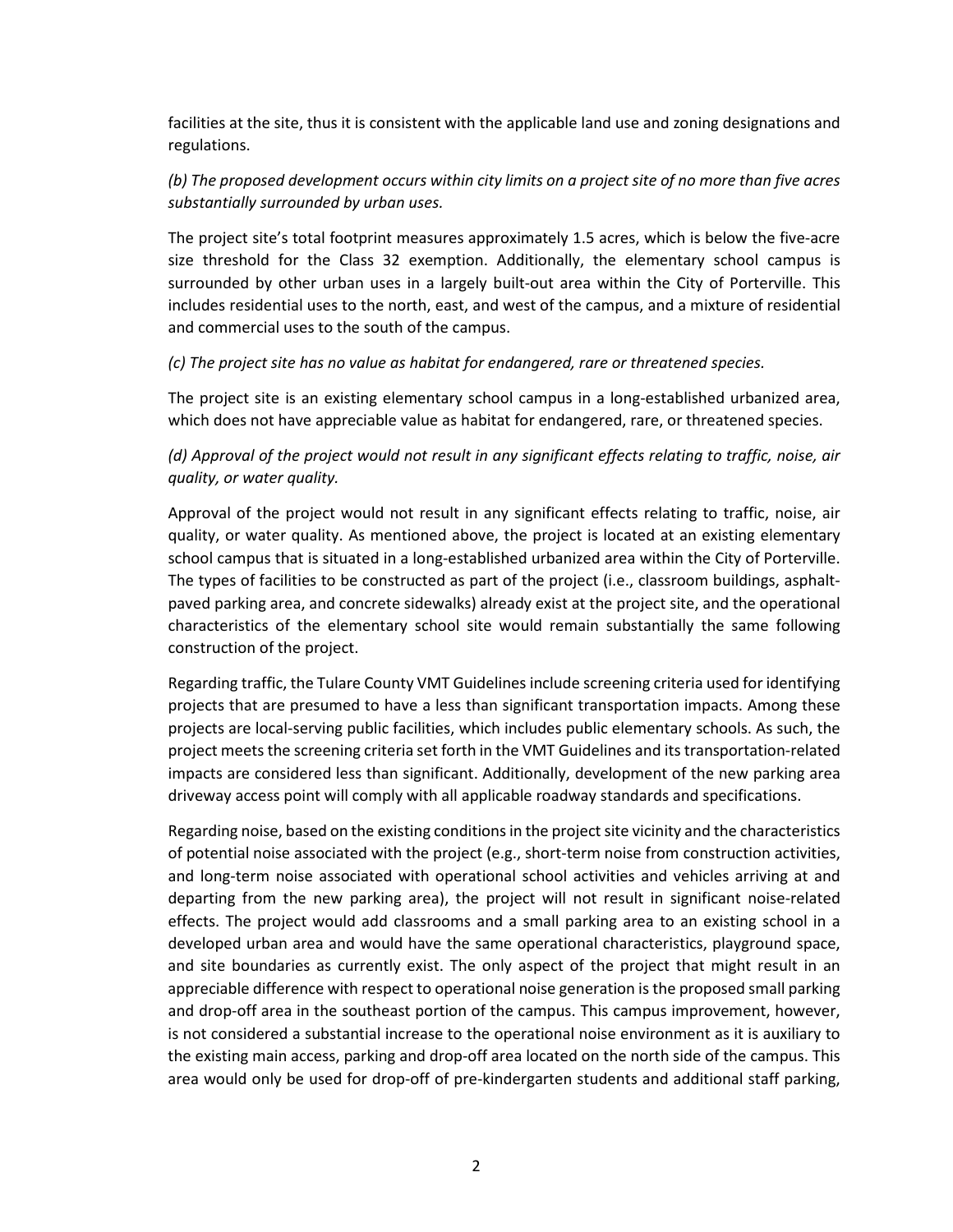and use would be infrequent during the day with activity occurring mainly during the short periods when school starts in the morning and ends in the afternoon.

Construction noise is a temporary impact that is not expected to be significant since the project will include a Construction Noise Control Plan, which will include the following items:

- Locating construction equipment as far as feasible from noise sensitive uses
- Prohibiting gasoline or diesel engines from having unmuffled exhaust systems
- Prohibiting the idling of construction equipment for more than 5 minutes
- Using temporary noise control barriers adjacent to noise sensitive land uses

It is noted that noise sources associated with construction activities are exempt from the City of Porterville's Noise Ordinance provided such activities do not take place before six o'clock (6:00) A.M. or after nine o'clock (9:00) P.M. on any day except Saturday or Sunday, or before seven o'clock (7:00) A.M. or after five o'clock (5:00) P.M. on Saturday or Sunday. (Porterville City Code 18-90.6). Project construction would be subject to these restrictions.

Regarding air quality, based on the San Joaquin Valley Air Pollution Control District's Small Project Analysis Levels (SPAL) screening criteria for educational projects<sup>[1](#page-3-0)</sup>, it is reasonable to conclude based on the project's size, number of additional students, and number of additional vehicle trips that the project would not exceed applicable thresholds of significance for criteria pollutants.

The project will include the development of an on-site storm drainage pipeline system that will drain to a series of four dry wells to be installed in the northern portion of the playground area. The drainage facilities for the new parking area will incorporate oil and sediment catch basin filtration to prevent contaminants from entering the dry wells. This will prevent any significant impacts to ground water quality due to stormwater drainage.

## *(e) The site can be adequately served by all required utilities and public services.*

The elementary school campus is in a developed urban area and is currently served by utilities and public services provided by the City of Porterville. The project will be subject to applicable standards, specifications, and other requirements concerning additions and modifications to utilities systems. Upon development of the project, the elementary campus would continue to operate in substantially the same manner as it currently does, and it would not result in conditions that exceed the service capacities of any utilities or service providers. As such, there would be no issues concerning the provision of adequate utilities and/or public services at the campus.

Further, the project does not meet any of the exemption exceptions specified in Section 15300.2 in that there is no appreciable cumulative impact associated with the project; the project would not have a significant effect on the environment due to unusual circumstances; the project will not result in damage to scenic resources within a state scenic highway; the project is not located on a hazardous waste site; and the project will not cause a substantial adverse change in the significance of a historical resource.

<span id="page-3-0"></span><sup>&</sup>lt;sup>1</sup> The SPAL thresholds for an elementary school project are 1,880 students, 156,000 square feet of size, 1,000 average daily one-way vehicle trips (except HHDT), and 15 average daily one-way for HHDT Trips only (50-mile trip length). (Source: https://www.valleyair.org/transportation/CEQA%20Rules/GAMAQI-SPAL.PDF)